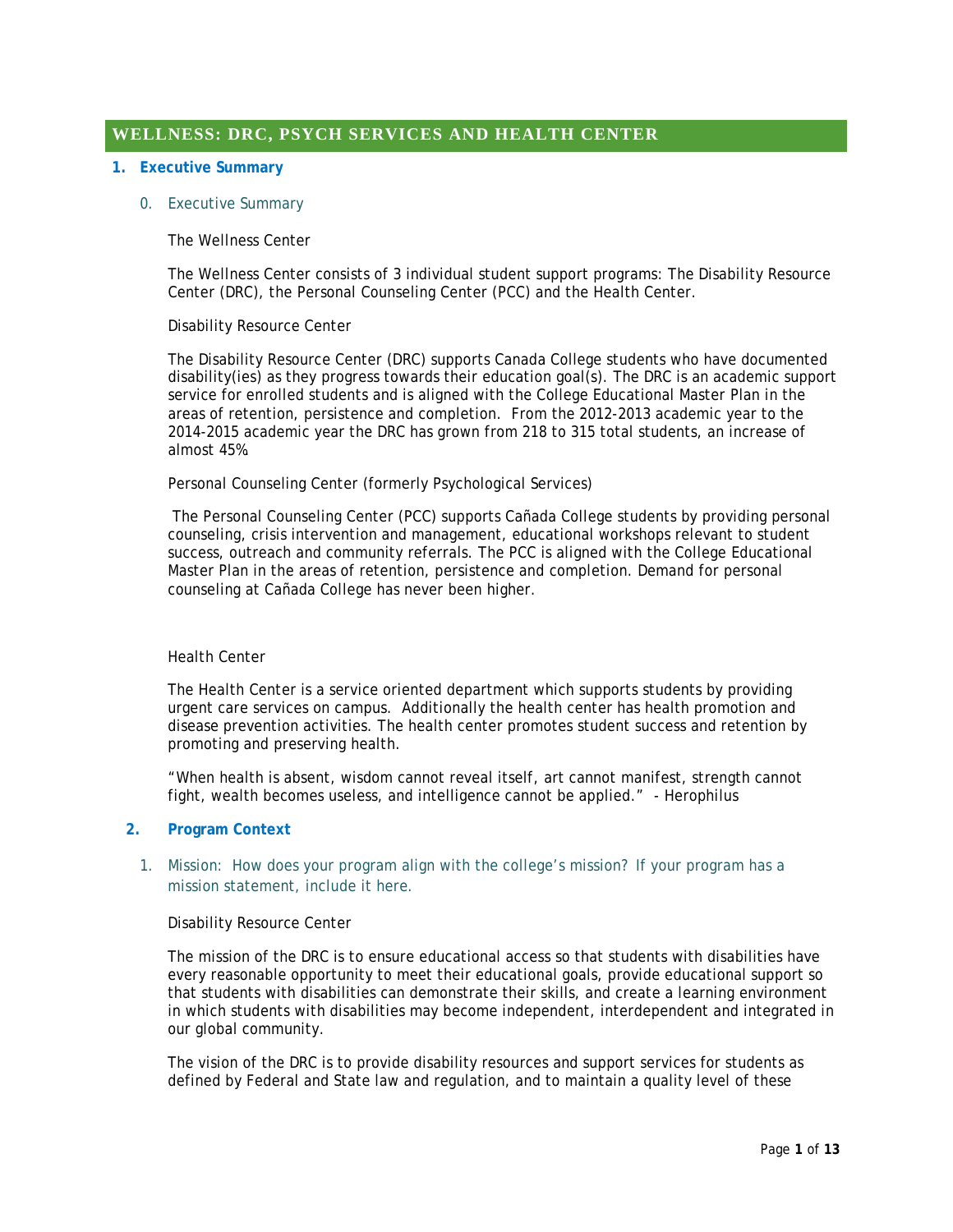resources and support services to meet both the "letter" and "intent" of each law and regulation.

# Personal Counseling Center

The mission of the PCC is to provide personal support and counseling to enrolled students at Cañada College. Aligned with the college's mission, the Personal Counseling Center team assists students in identifying the roadblocks that hinder their academic success. Through personal counseling, students are able to gain awareness of their personal challenges and work towards making changes necessary to prevent these challenges from negatively impacting their academic success. The Personal Counseling Center provides students with tools to discover and develop their strengths, values, interests and abilities. Our services help empower students to take control of all aspects of their lives, often resulting in improved academic performance and emotional well-being.

The vision of the Personal Counseling Center is to provide comprehensive services (e.g. Individual counseling, workshops, outreach, and community referrals) to all Cañada College students regardless of socio-economic status, cultural background, age, sexual orientation, and disabilities. In addition, our vision is to provide training and education in the form of workshops, seminars, meeting presentations, to faculty and staff in order to increase awareness of student needs and issues. This includes crisis intervention and suicide prevention.

### Health Center

The Cañada Health Center provides comprehensive health services, in order to remove physical and emotional barriers that may impede academic success. Services include, but are not limited to birth control, diagnosis and treatment of episodic acute illnesses, prescription medication, physicals, lab work, first aid, health education and referral. The Health Center supports academic programs by providing low-cost screening physicals, immunizations, and lab work for students entering a specific program, or transferring to a four year institution. Frequently the Health Center also provides the clinical experience for the Medical Assisting Students. The Health Center is welcoming of all students, and provides assistance to staff as needed.

With every student encounter, we foster critical thinking skills and promote impulse control. Students are learning about the responsibility, personal and social, that accompanies decision making. We strive to assist them in making responsible, informed, healthy choices. The choices they make will impact them and society at large.

# 2. Program Description

#### Disability Resource Center

The DRC provides students with documented disabilities academic support and reasonable accommodations as defined by state and Federal law. Services are provided to students with a wide range of disabilities and are determined on the basis of supporting medical, psychological or learning disability documentation. The services provided include but are not limited to: academic advising, developing accommodation plans, assistive technology training and support, alternate media text conversion, counseling, in class interpreter services, test proctoring, and more.

#### Personal Counseling Center

The Personal Counseling Center (PCC) at Cañada College believes that a successful college experience requires, as its foundation, a sense of emotional well-being. To this end, we offer a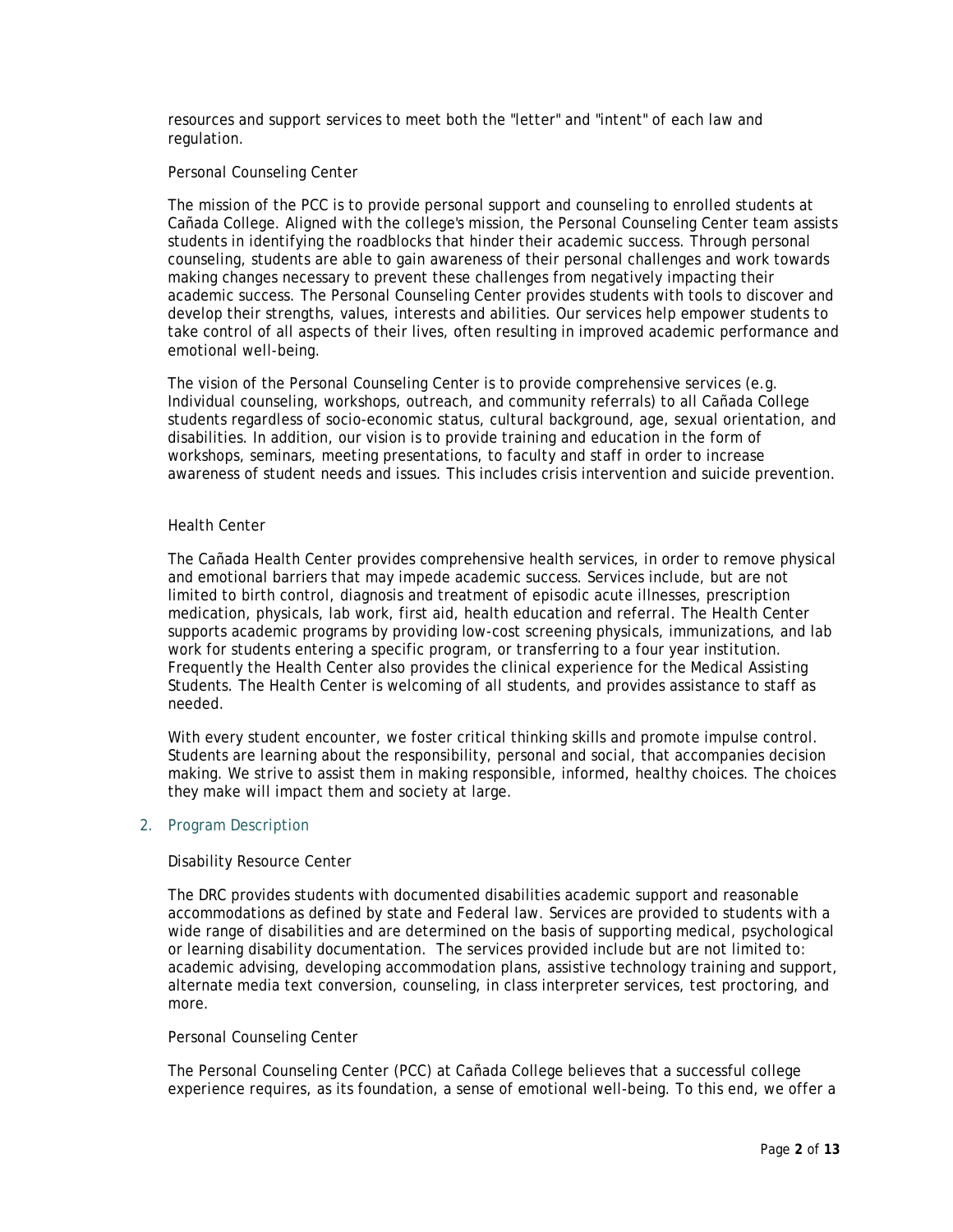safe and trusting environment to facilitate mental health care by providing supportive psychotherapy for registered students at no charge.

### The Health Center

The Health Center provides healthcare services, referral services, and educational information related to health issues, to registered Cañada College students.

# 3. Community and Labor Needs

#### Disability Resource Center

As required by Title V the DRC has at least one annual meeting of our community advisory board which consists of disability stake holders in the community. Current advisory board members are from San Mateo CID, Job Train, as well as students and representatives from Canada College student services programs. This board has met each semester beginning in spring 2015. Additionally the Director of the DRC is a member of the planning committee for the San Mateo County Commission on Disabilities Transition to Independence Fair. The DRC Director regularly attends Region 3 DSPS Directors meetings and the DRC LD Specialist is active in the Region 3 Learning Disability Specialists group.

There are proposed changes to the Title V regulations regarding DSPS categorically funded programs that are currently being reviewed by the board of governors. Both the DRC Director and LD Specialist/DRC Counselor plan on attending a conference on the impact of these changes in March 2016 at De Anza College.

### Personal Counseling Center

The PCC maintains close connections with community providers of free and low cost personal counseling services in San Mateo County. During the spring 2015 semester the PCC partnered with San Mateo County Mental Health to provide Mental Health First Aid training to the campus community.

#### Health Center

Each semester the Health Center hosts a Health Fair where medical service providers and other agencies in the community table in the Grove for the campus community.

# **3. Looking Back**

#### 4. Major Accomplishments:

# The Wellness Center

During the spring 2016 semester an email campaign was sent to all staff, faculty, and students announcing the formal rebranding of the Health Center, Disability Resource Center, and Psychological Services into one cohesive unit: The Wellness Center. The Cañada College marketing team helped develop integrated logos for all three programs associated with the Wellness Center. Additionally, Psychological Services changed the name of their program to the Personal Counseling Center (PCC).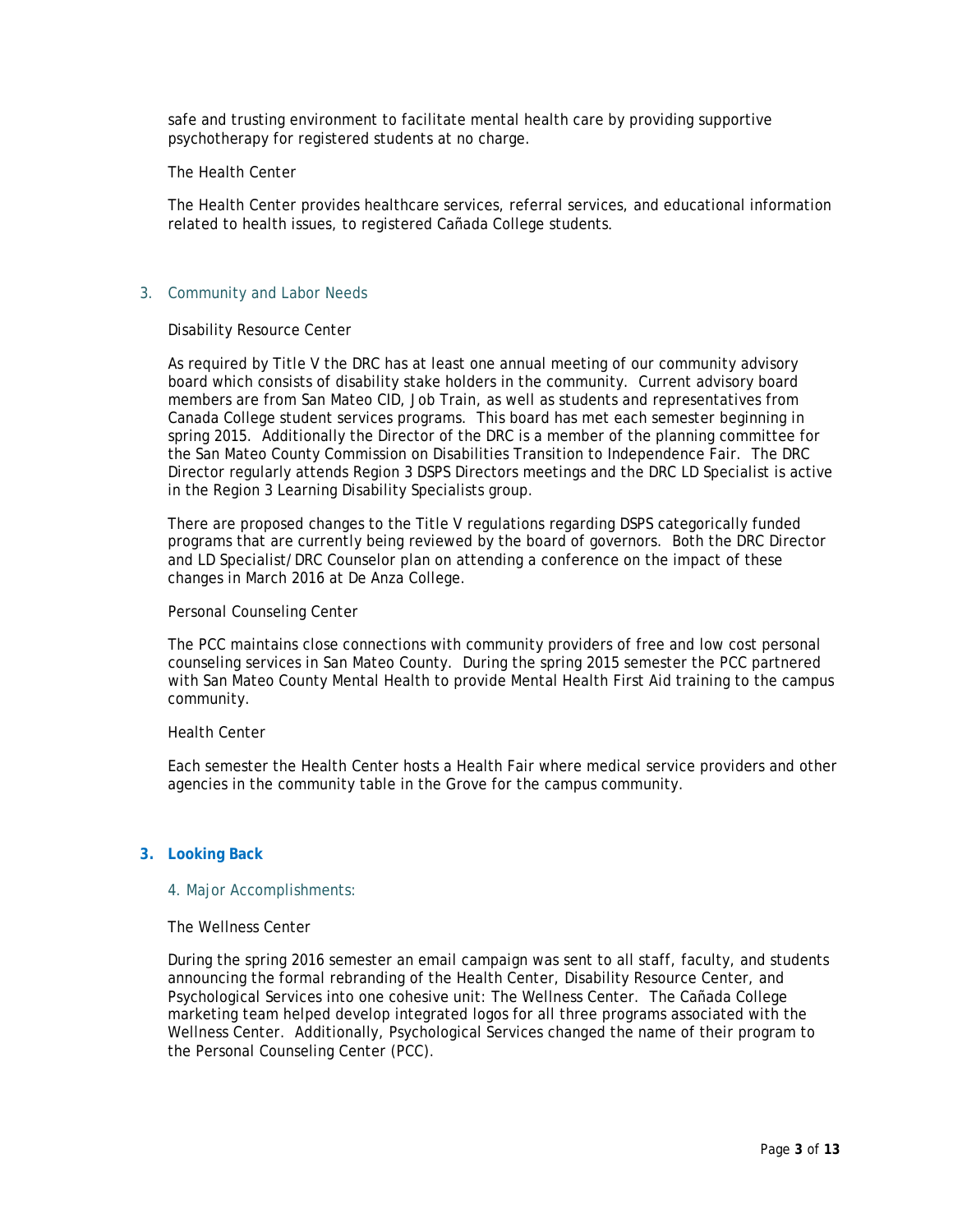Disability Resource Center

In January 2015 longtime DRC Director, Regina Blok, retired from the college. Max Hartman was hired as the new permanent Director of the DRC in November 2015.

In December 2014 the DRC received approval from the campus to fund a full time tenure track Learning Disability Specialist/Disability Resource Center counselor. Jenna French began work in that position in fall 2015. This position has allowed Cañada College to offer free onsite learning disability assessment for the first time in years.

In spring 2015 the DRC received approval from the district to purchase a paperless file management system, Student Accommodations Manager (SAM). Although not yet implemented, this system will allow the DRC to move to become "paperless" while continuing to comply with all state and federal regulations and additionally allow for better communication and information sharing with our sister colleges within the district.

The DRC was able to receive ongoing support from counseling to increase adjunct academic counseling hours from 6 hours a week in 2014 to 12 hours per week for the spring 2016 semester.

An additional part time IA II position was approved to support the ongoing need for Alternate Media Production and Assistive Technology training for the spring 2016 semester.

The DRC has successfully completed all regularly scheduled state audits during this cycle with zero findings.

From the 2012-2013 academic year to the 2014-2015 academic year the DRC has grown from 218 to 315 total students, an increase of almost 45%.

Throughout these program changes and the increase in the DRC student population, the DRC has continued to provide high quality service to our students. Additionally, the success and retention rates of DRC students as measured by the PRIE office DRC Program Review Data Packet are 79.0% and 88.4% respectively- both ahead of the college benchmarks.

# Personal Counseling Center

Beginning in fall 2014 Cañada College implemented a behavioral intervention team CARES. The CARES team continues to meet each Thursday afternoon.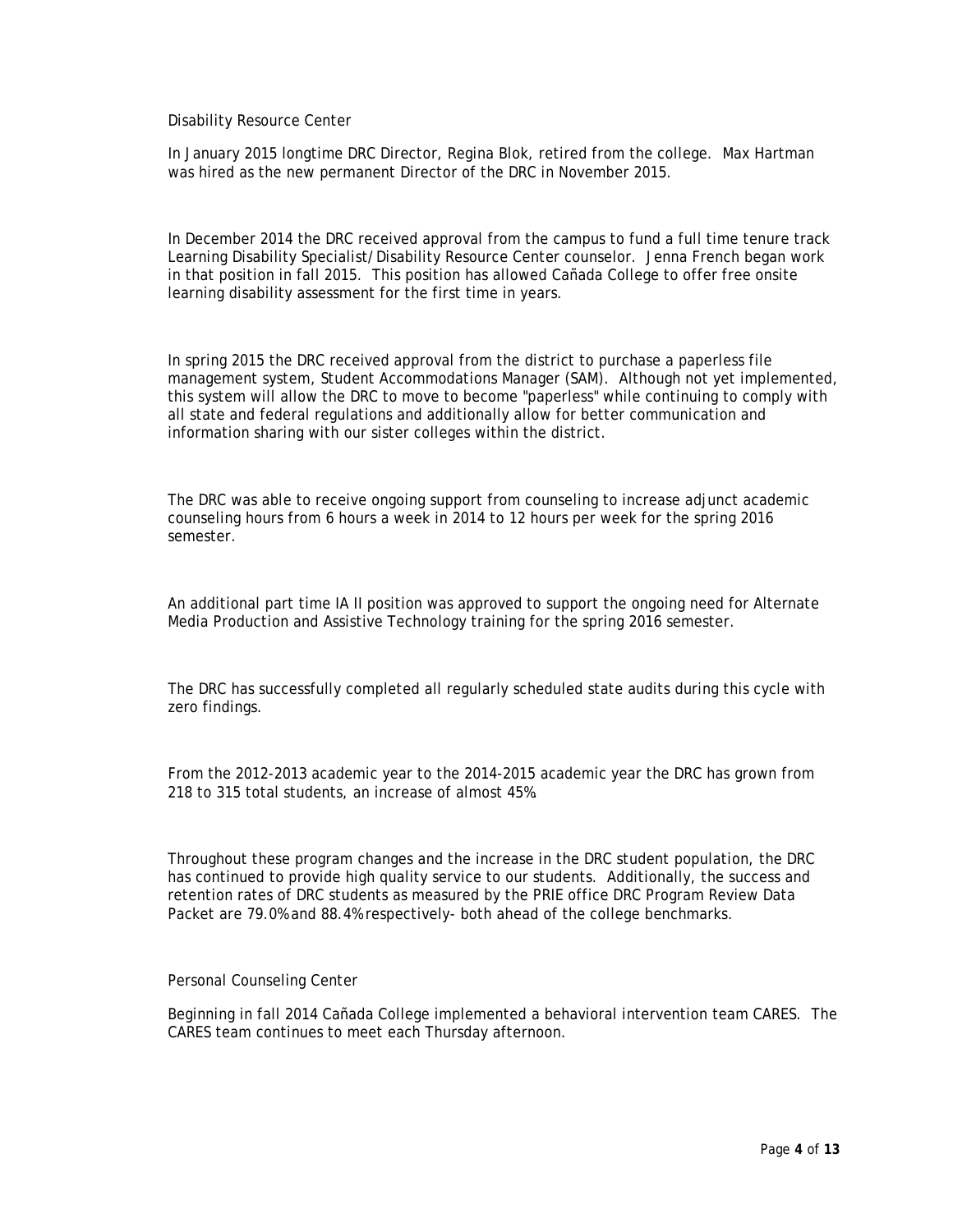For the 15-16 year the PCC continued to receive support for a second adjunct personal counselor, Maria Quinones, LCSW.

During the fall 2015 semester the PCC led a campus wide "Safe Zone" training.

Ahead of the spring 2016 center Psychological Services changed their program name to the Personal Counseling Center (PCC).

During the fall 2015 hiring process the campus decided to fund a full time 10 month faculty person in the Personal Counseling Center. This full time position will replace a current adjunct faculty position, the second adjunct faculty position will remain. A committee was formed to hire this position during the spring 2016 semester with the hopes of having the full time faculty member in place by the beginning of fall 2016.

#### Health Center

The Health Center was able to adjust the clinic hours and serve more students. It is now open from 9-3 Mondays through Thursdays. We are no longer open into the evening hours. The evening hours had been underutilized and now the increased daytime hours has shown a significant increase in visits.

The Health Center has successfully implemented an Electronic Medical Record system. This enables students to seek care at CSM or Canada, in a seamless fashion.

Over the last two years the health center has been successful in conduction

outreach for the Affordable Care Act. Many students have been successfully enrolled in a health plan.

The Health Center year to date visits for this academic year as of this writing total 600 visits. Last academic year there were only 606 for the entire year.

#### 5. Impact of Resources Allocation:

Disability Resource Center

Through a combination of Equity and SSSP funding the DRC was able to hire a full time Learning Disability Specialist/DRC Counselor who began in fall 2015. From spring 2015 to fall 2015 the number of students identified as having a Learning Disability and registered with the DRC increased from 20 to 39, and increase of almost 100%.

Although the DRC received approval to purchase an online paperless DRC file management system Student Accommodation Manager (SAM), the DRC did not have the person hours to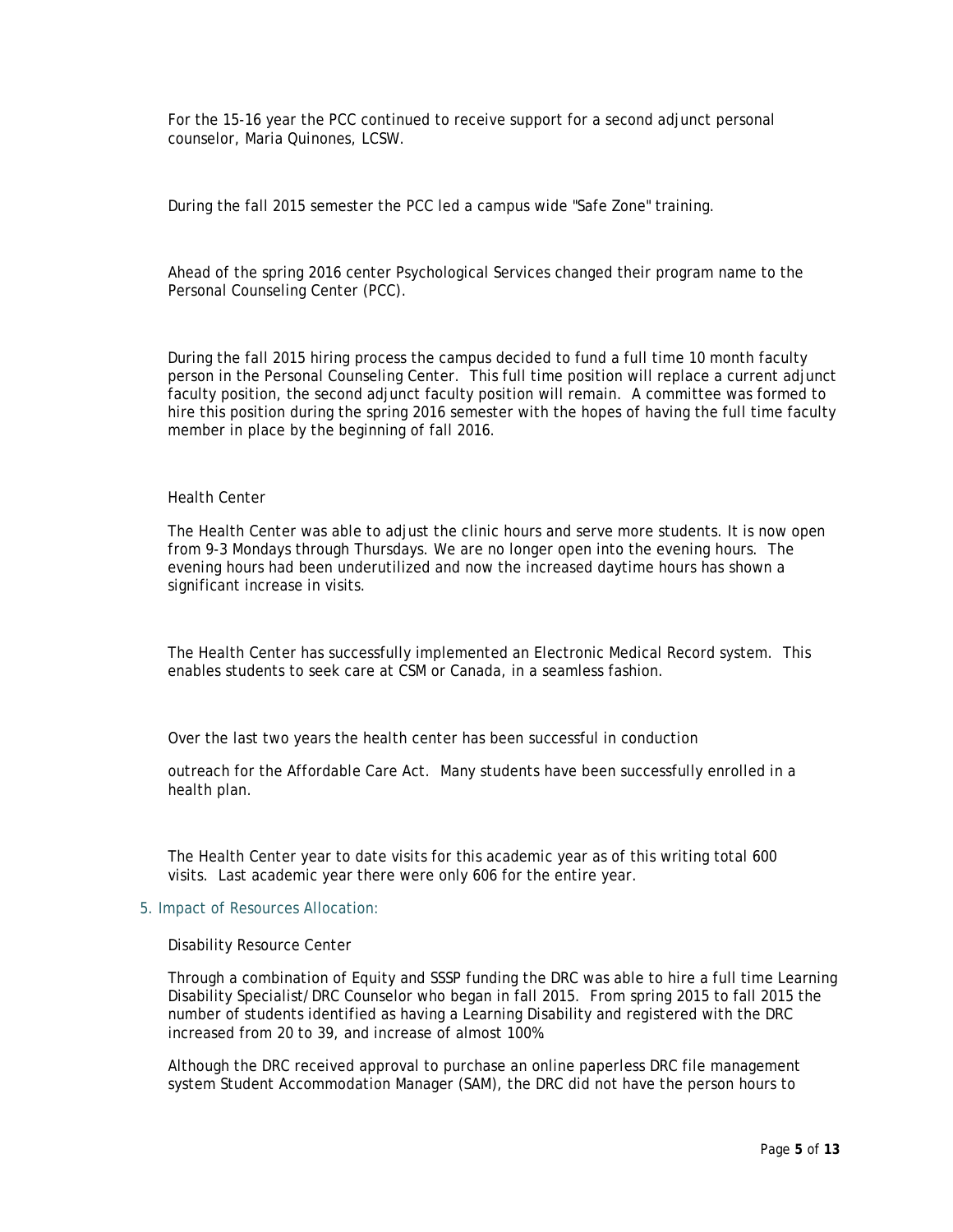dedicate to the conversion and implementation to this system during this cycle. The DRC hopes to implement this powerful software in a future term.

The DRC was able to receive continued funding from SSSP 12 hours a week of adjunct academic counseling support for the fall 2015 and spring 2016 semesters. Increased academic counseling support has allowed for a greater opportunity for DRC students to complete their SEPs in advance of the deadline for priority registration

The part time IA II position approved for the spring 2016 semester has allowed the alternate media office to better keep up with the demand for instructional materials in an alternate format.

#### Personal Counseling Center

The additional adjunct personal counseling faculty member has allowed for more students to be seen in the PCC by licensed counselors or counseling interns.

#### Health Center

In 13/14 the health center hours of operation were reduced from 30 hours to 23. This had a significant impact on our utilization. The visits for 13/14 were half the visits of the previous year. It became very clear that we needed to adjust clinic hours. Student surveys demonstrated a dissatisfaction at the reduced hours of operation. This year we increased the morning hours and reduced the evening hours. The visits have increased again and student satisfaction has increased. This was demonstrated with survey results from over 100 students.

### **4. Current State of the Program**

# 6.A: State of the Program - Observation:

#### Disability Resource Center

The DRC is currently experiencing tremendous growth. From the 2013-2014 academic year to the 2014-2015 academic year the Cañada DRC is the 6th fastest growing DSPS categorically funded program the California Community College System by percentage. The DRC has been able to maintain a high level of quality services to an increased number of students in major part to the continued support from fund 1, Equity, and SSSP dollars. This financial support has allowed the DRC to offer increased adjunct academic counseling hours, and the services of a full time tenure track Learning Disability Specialist/DRC Counselor.

This added growth does not come without its share of challenges. DRC classified staff are serving an additional number of students, while our classified staff has not seen an increase in personnel commensurate with our increase in counselor availability. The spring 2015 semester saw the largest demand for alternate media conversion in the institutional memory of that office with over 70,000 pages of text converted to alternate formats. Additionally a shared Office Assistant II has had to manage the front desk for 3 growing programs including the DRC. With a larger number of DRC students it has become more common to have a lack of space when proctoring tests for students with test taking accommodations.

While our growth has resulted in some increase in funds, it is not clear if this trend will continue when the new allocation formula takes place next year. Additionally, while the DSPS "restoration" was welcome during the 2013-2014 academic year it only restored funding to 2009 levels, without an adjustment for cost of living. While it has always been the intent of the Chancellor's Office for DSPS funded programs to receive additional financial support from fund 1 and other categoricals, the Cañada DRC would like to become more self sufficient. Changes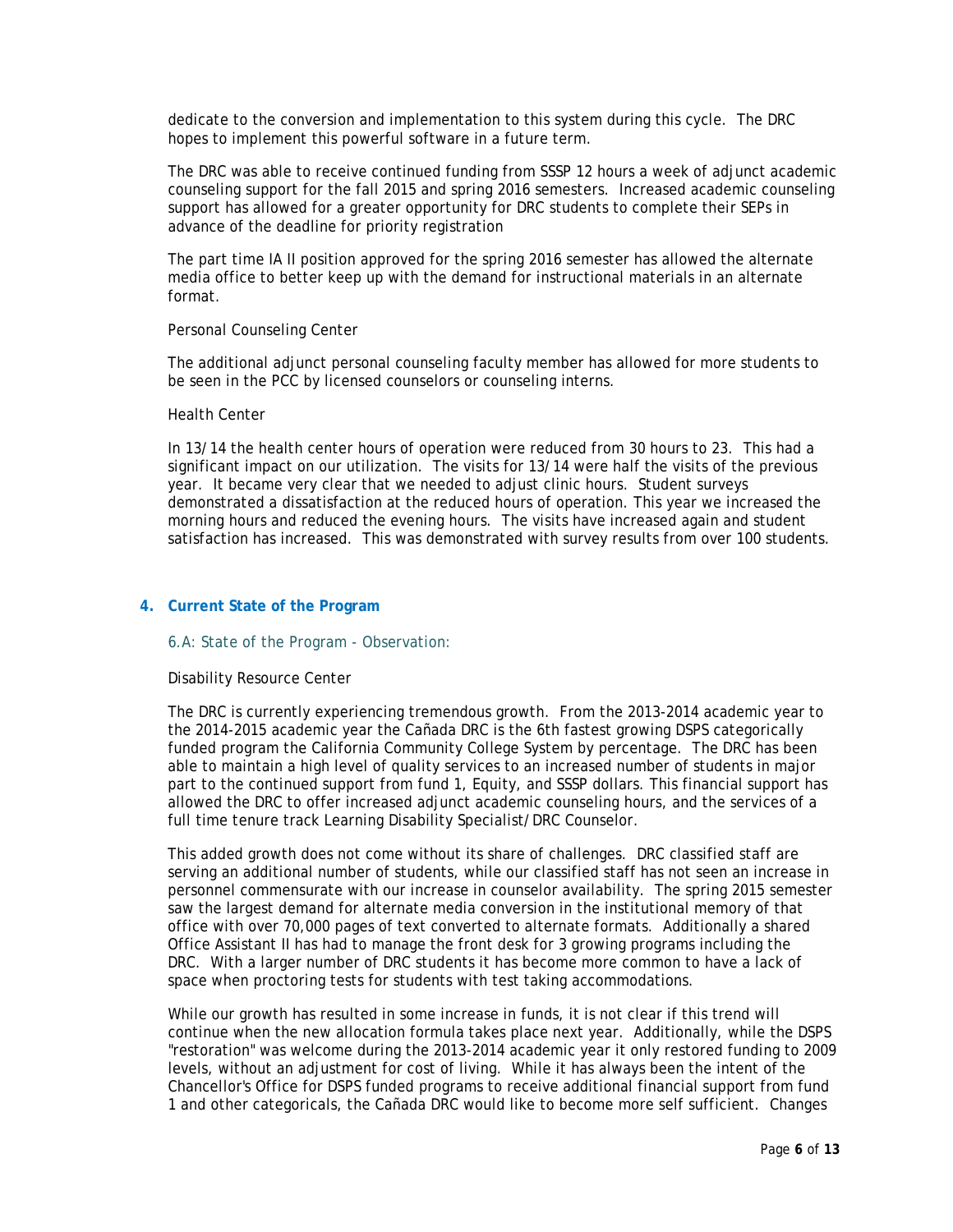in the DSPS allocation rules to reward districts that generously support DSPS categoricals with fund 1 dollars should help in this area, but we will have to wait and see.

Providing services for our Deaf and hard of hearing students continue to present a financial challenge. Even with district wide preferred Real Time Captioning and American Sign Language Interpreting vendors from an RFP negotiated during the summer of 2015, ASL and Real Time Captioning costs are expected to total over \$200,000 for the 15-16 year alone. The Chancellor's office is in the process of developing a remote ASL interpreting service with the hopes of reducing these costs, and the funding formula has changed to assist programs that are experiencing significant service costs associated with the population, but again we will have to wait before we know if either will be a benefit to the budget of the Cañada DRC.

### Personal Counseling Center

There has been a significant increase in number of students requesting appointments for personal counseling. There is often a waiting list, especially by mid-semester when students are experiencing increased pressure and anxiety regarding failure or dropping classes. The increase seems to come from an increasingly positive sense of the services we provide among students as well as more faculty and staff suggesting students access our support. Due to the increase in need for personal counseling and the fact our services are only offered part- time, there has been less outreach on campus and trainings for both students and faculty/staff. The PCC is excited that the process is underway to hire a full time faculty member by the beginning of the fall 2016 semester.

### Health Center

In 13/14 the health center hours of operation were reducedf from 30 hours to 23. This had a significant impact on our utilization. The visits for 13/14 were half the visits of the previous year. It became very clear that we needed to adjust clinic hours. Student surveys demonstrated a dissatisfaction at the reduced hours of operation. The Health Center was able to adjust the clinic hours and serve more students. The Health Center has successfully implemented an Electronic Medical Record system. This enables students to seek care at CSM or Cañada, in a seamless fashion. Over the last two years the health center has been successful in conducting outreach for the Affordable Care Act. Many students have been successfully enrolled in a health plan.

# 6.B: State of the Program- Evaluation

#### Wellness Center

An increase in permanent classified personnel could have a tremendous impact on all three programs in the Welllness Center. During the spring 2016 semester the DRC is requesting a full time 10 month Instructional Aide II to assist in the the Alternate Media/Assistive Technology office. If filled this single position will replace two part time temporary IA II positions and provide much needed stability and support for this office.

Additionally during the fall 2016 hiring process the Health Center will be advocating for permanent part time Office Assistance II dedicated solely to the Health Center. If approved and filled this position will free up hours of the current shared OA II to assist with DRC and PCC specific duties.

Once the full time PCC faculty person is hired and on board the PCC will be able to expand all personal counseling services including; additional interns, campus wide outreach and trainings, etc.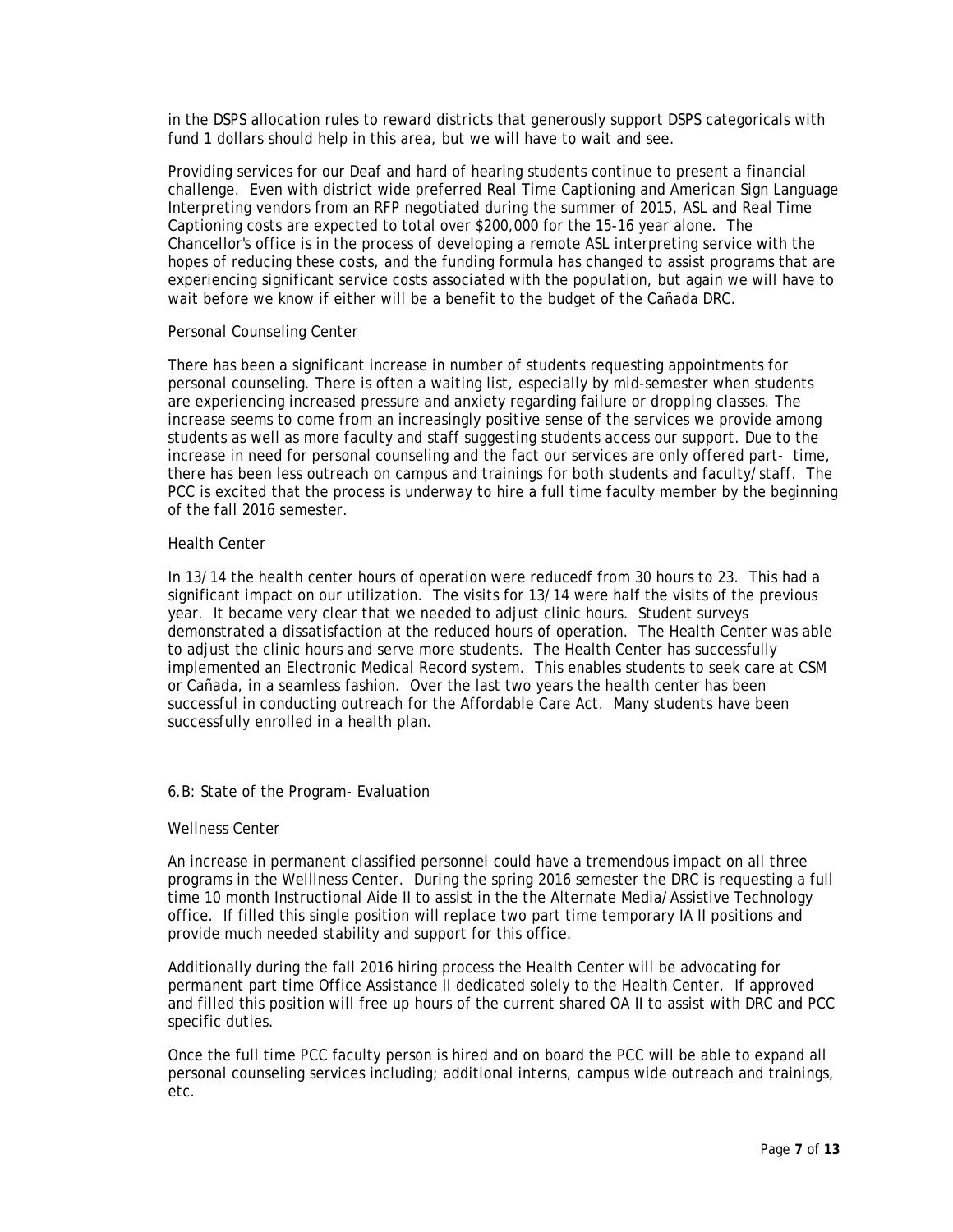While the DRC has made some changes to simplify our test proctoring and scheduling process for students with test taking accommodations, we hope to make additional improvements to make this process simpler for faculty and students.

# 7.A: Current SAOs and SLOs

Disability Resource Center

SLO:

DRC students will be able to identify their disability(ies), the functional limitations related to their disability(ies), and their reasonable accommodations.

SAO:

Students will report a satisfaction rate of at least 80% on all major components of DRC service provision.

Personal Counseling Center

 $SI$  O:

Student Learning Outcomes (SLO) are to increase student's emotional well-being. Students will gain awareness of and skills to manage personal struggles and challenges. This will significantly increase student's ability to achieve their goals, increase academic success, retention, and completion.

SAO:

Students will report a satisfaction rate of at least 80% on all major components of PCC service provision.

Health Center

 $SI$  O:

These last two years the health center adapted a questionnaire for students, from the Teen Prevention Council. We utilized this tool to educate students on self care and prevention measures.

SAO:

The SAO for the health center is to make health services known and available to the students. This is done through presentations, health fairs, posters, and visits. The major increase in visits demonstrates that making an impact on student success. Health Fairs will occur each semester, as well as, class presentations, posters, mobile clinics and clinic visits

# 7.B: SAO Assessment Plan:

The Wellness Center

During the fall 2015 semester a survey was emailed to all Cañada College students that asked the following questions regarding the programs in the Wellness Center as part of the rebranding campaign: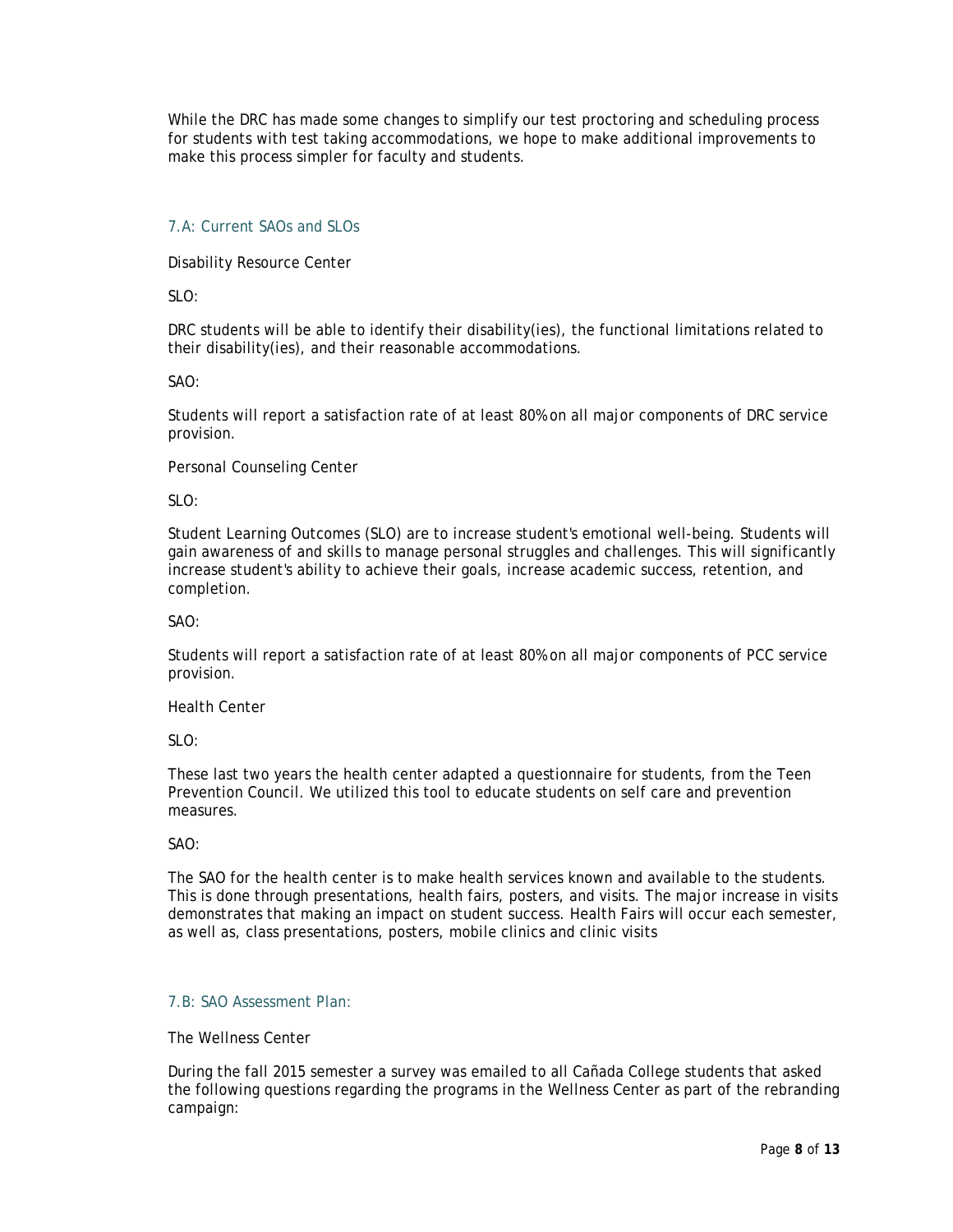Do you know where the Wellness Center is located?

Have you ever used the Disability Resource Center/Health Center/Personal Counseling Center?

If the student answered that they had not used any one of the programs there were prompted to answer the following question for that specific program:

Please indicate why you have not used the Disability Resource Center/Health Center/Personal Counseling Center.

A. I don't know where it is located.

B. I do not have a disability/any health concerns/any need for personal counseling services.

C. The location is inconvenient.

D. The hours are inconvenient.

E. Other.

If the student answered that they had used any one of the programs there were prompted for that specific program to rate on a 1-5 scale. 5 being the best, 1 being the worst, how satisfied they were:

A. With the service you received.

B. With the hours of operation.

C. With the types of services offered (This question was not asked for the PCC)

and

D. Were you able to get an appointment in a timely manner? Yes/No

Disability Resource Center

Additionally, during the fall 2015 semester a survey was sent to all DRC students from the spring 2015, summer 2015, and fall 2015 semesters. The survey asked the following questions:

Were your Disability Resource Center needs adequately addressed this semester? Yes/No

Did you feel that the Disability Resource Center adequately protected your privacy? Yes/No

Were you able to be seen by appropriate DRC staff in a timely manner? Yes/No

The DRC is open from 8:30 to 5:00, Monday through Thursday, and 8:30 to Noon on Friday. Are these hours convenient for you? Yes/No

With 5 being extremely satisfied and 1 being unsatisfied what is your overall satisfaction with the DRC?

Please feel free to provide us with any additional comments/suggestions to better improve our program.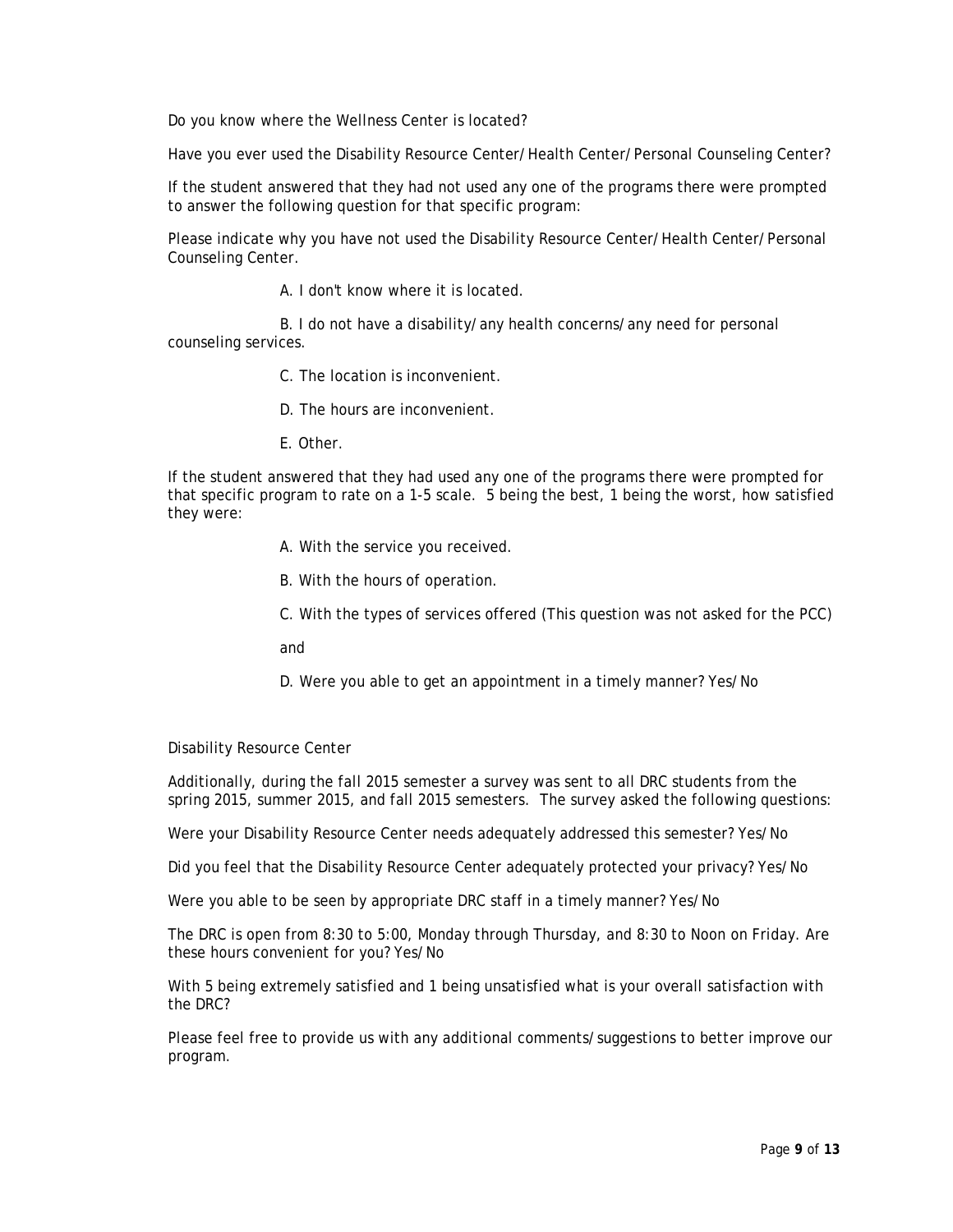### 7.C. SAO Assessment Results and Impact:

The Wellness Center

129 students responded to the Wellness Center Survey. Nearly 40% of respondents stated they did not know where the Wellness Center is located. 31.8% of respondents had used the Health Center, 24% had used the DRC, and 14.7% had used the PCC. Not having a need for services provided by the program was the top stated reason for not using each of the three Wellness Center programs. For all measures at least 80% of respondents reported a 4 or 5 as their level of satisfaction with the survey element except:

Only 70.8% of respondents reported a 4 or 5 as their level of satisfaction with the hours of operation of the Health Center.

Only 73.7% of respondents reported a 4 or 5 as their level of satisfaction with the hours of operation of the PCC.

Only 74.7% of respondents reported being able to get an appointment in a timely manner with the PCC.

Disability Resource Center

The DRC received 11 responses from the over 200 DRC students the survey was emailed to with the following results:

Were your Disability Resource Center needs adequately addressed this semester? Yes 100% No 0%

Did you feel that the Disability Resource Center adequately protected your privacy? Yes 100% No 0%

Were you able to be seen by appropriate DRC staff in a timely manner? Yes 100% No 0%

The DRC is open from 8:30 to 5:00, Monday through Thursday, and 8:30 to Noon on Friday. Are these hours convenient for you? Yes 90.9% No 9.1%

With 5 being extremely satisfied and 1 being unsatisfied what is your overall satisfaction with the DRC? 5 81.8% 4 18.2% 3 0% 2 0% 1 0%

Please feel free to provide us with any additional comments/suggestions to better improve our program.

Four students responded to question 6, their answers are below:

How about one evening a week to be open for night students

My only complaint was finals. Changing the room in which we took our exams was hard for me. Having OCD and anxiety, a change of room was awful. The new room did not resemble the old room at all. The cubicals are what make me feel safe and confident durning my exams, the open table ensures panic, stress and very hard to concentrate, which has a direct effect on my exam performance. That is my only complaint. DRC rocks!

You all very nice and helpful people we really appreciate your efforts.

The staff at the DRC is wonderful, THANKS!

Analysis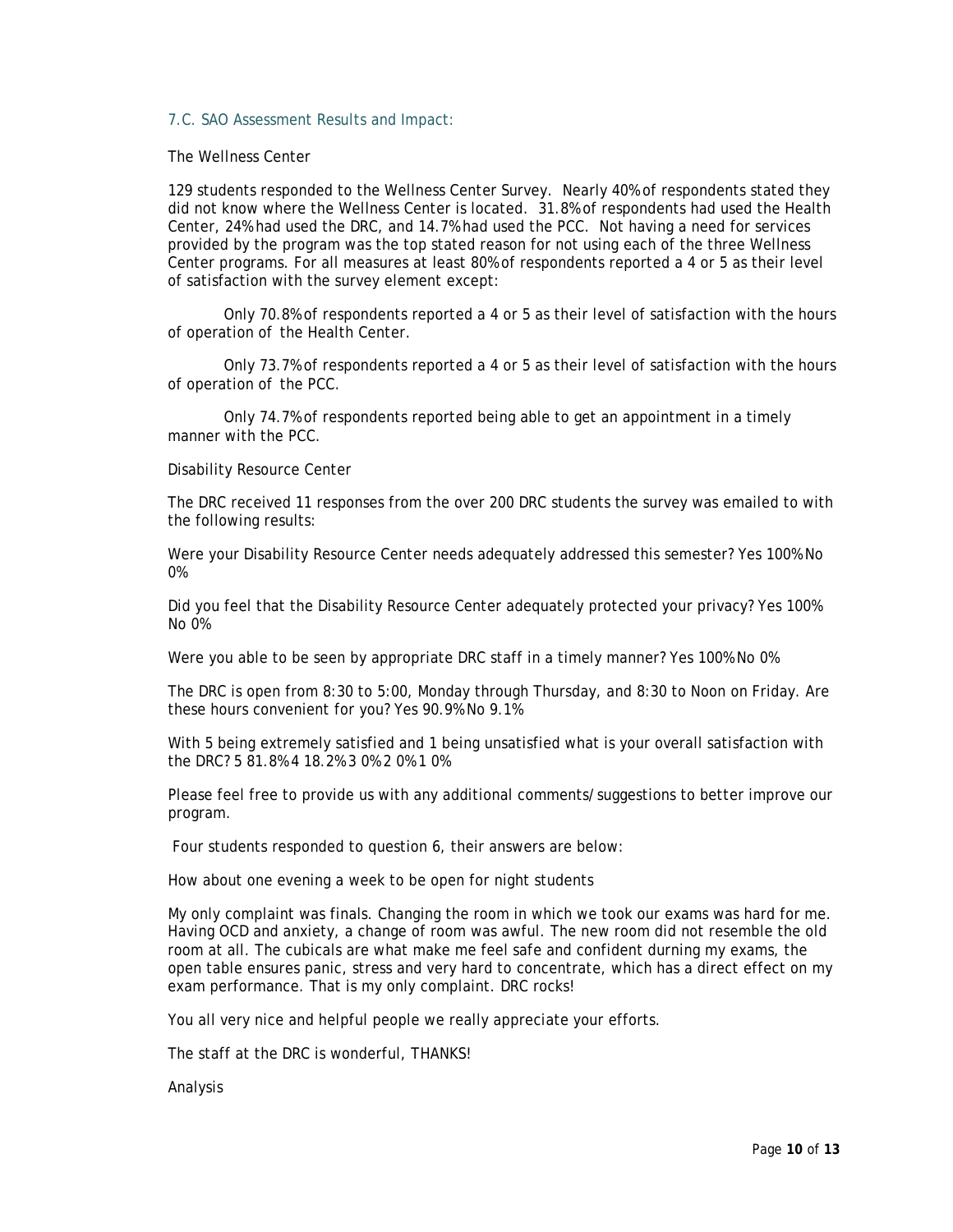From the data collected, it appears that all three programs in the Wellness Center are performing exceptionally well in nearly all examined areas. There were some indications from the survey results that students may benefit from expanded hours especially at night. The PCC has implemented an online interest form to help students schedule an appointment for PCC services. Additional marketing efforts may be needed to make students aware of the services provided by the Wellness Center.

# 7.D: SLO Assessment Plan:

Disability Resource Center

During the fall 2015 semester the DRC Director, Learning Disability Specialist/DRC Counselor, and DRC Academic Counselor were asked to conduct voluntary pre and post surveys for their student appointments. The pre and post surveys consisted of the same three questions:

1. Do you know what your disability is? Yes/No/Not Sure. Explain why.

2. Do you know how your disability impacts your learning? Yes/No/Not sure. Explain why.

3. Do you know your accommodations? Yes/No/Not sure. Explain why.

The paper surveys were collected and provided to the DRC Director for tabulation.

Personal Counseling Center

SLOs for the PCC were not assessed during this cycle. The PCC plans to work with the PRIE office to develop an SLO plan for the next program review cycle.

The Health Center

These last two years the health center adapted a questionnaire for students, from the Teen Prevention Council. We utilized this tool to educate students on self care and prevention measures.

#### 7.E: SLO Assessment Results and Impact

Disability Resource Center

25 pre and post surveys were collected by the DRC Director, LD Specialist/DRC Counselor, and the DRC Academic Counselor. The results are as follows:

|  | DRC SLO Assessment Results |    |          |      |    |          |  |  |  |
|--|----------------------------|----|----------|------|----|----------|--|--|--|
|  | Pre                        |    |          | Post |    |          |  |  |  |
|  | Yes                        | No | Not Sure | Yes  | No | Not Sure |  |  |  |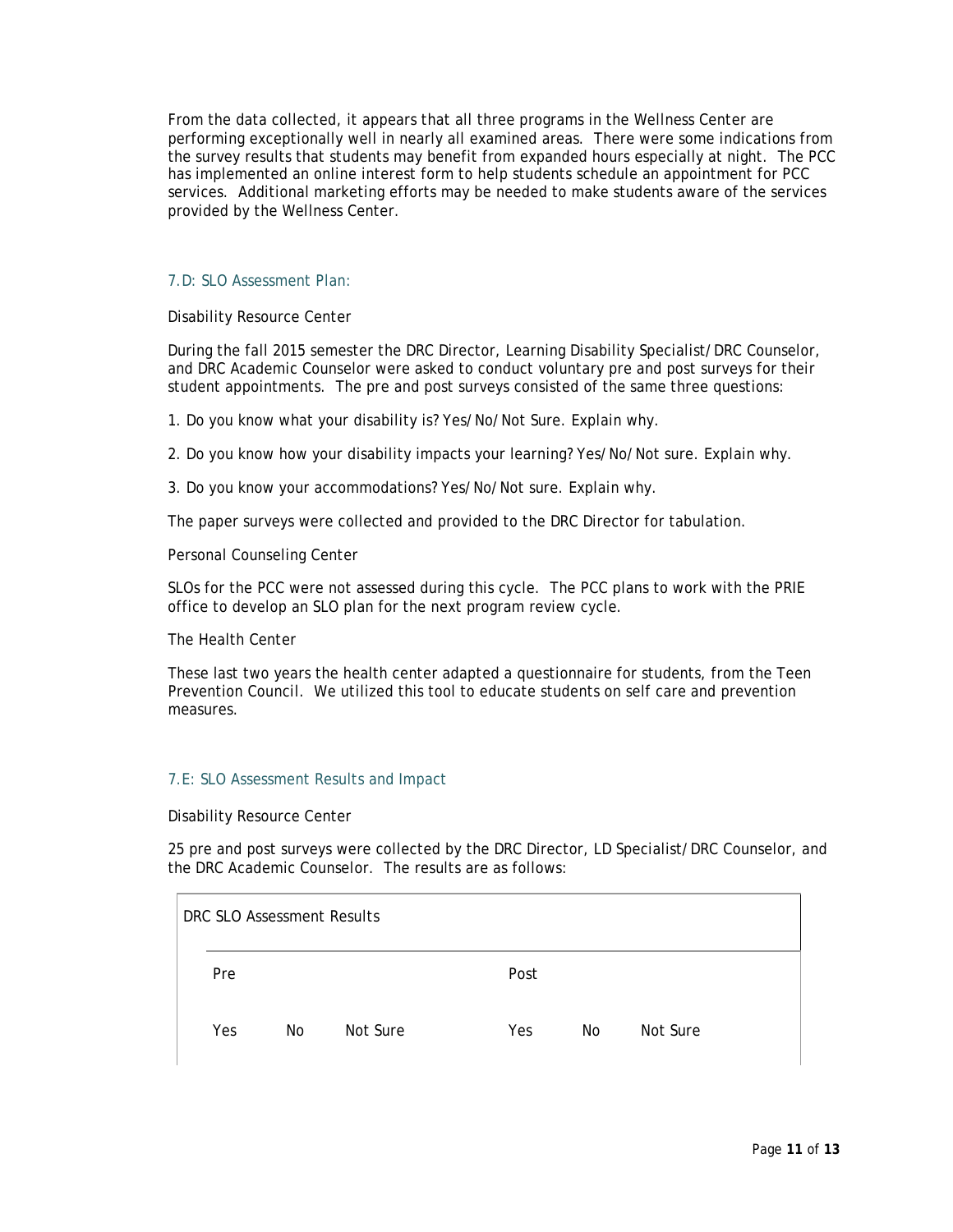|  | $\begin{vmatrix} 1 & 21 & 1 & 3 \end{vmatrix}$ |  | $22 \qquad \qquad 1 \qquad \qquad 2$ |  |  |
|--|------------------------------------------------|--|--------------------------------------|--|--|
|  | $\begin{vmatrix} 2 & 20 & 3 & 2 \end{vmatrix}$ |  | 21 3 1                               |  |  |
|  | $\begin{vmatrix} 3 & 22 & 0 & 2 \end{vmatrix}$ |  | 25 0 0                               |  |  |

The results show at least some improvement in learning across all three measured questions, although at least 80% of the students surveyed reported knowledge in the measured area for all three of the questions before the counseling intervention. Based on the SLO data, and the coming changes in Title V with regard to DSPS categorically funded programs the DRC is in the process of updated our forms to further make clear the connection between a students disability, how their disability impacts their learning (or the functional limitations of the disability), and the educational accommodations. This form will be completed jointly by the student and DRC Counselor/Director during the intake counseling session. Hopefully that process will move the SLO post surveys towards 100% in all 3 areas.

### Personal Counseling Center

SLOs for the PCC were not assessed during this cycle. The PCC plans to work with the PRIE office to develop an SLO plan for the next program review cycle.

#### Health Center

The Pregnancy Prevention activities promote student retention and success, while promoting critical thinking skill. By promoting the Affordable Care Act, we were also assisting with student retention and success.

# **5. Looking Ahead**

# 7.F: SAOs and SLOs for the Next Review Cycle

#### Disability Resource Center

#### SAOs

It is clear from the relatively few responses to the DRC specific SAO survey that SAO data should be collected each semester. Additionally paper versions of the SAO survey should be made available in addition to the electronic survey that is emailed to all DRC students. While we await additional data, for the time being the DRC SAOs will remain the same:

Students will report a satisfaction rate of at least 80% on all major components of DRC service provision.

SLOs

The DRC feels these are the three most important elements that DRC students should know, and because they align with the SLOs of many DSPS categorically funded programs the DRC is